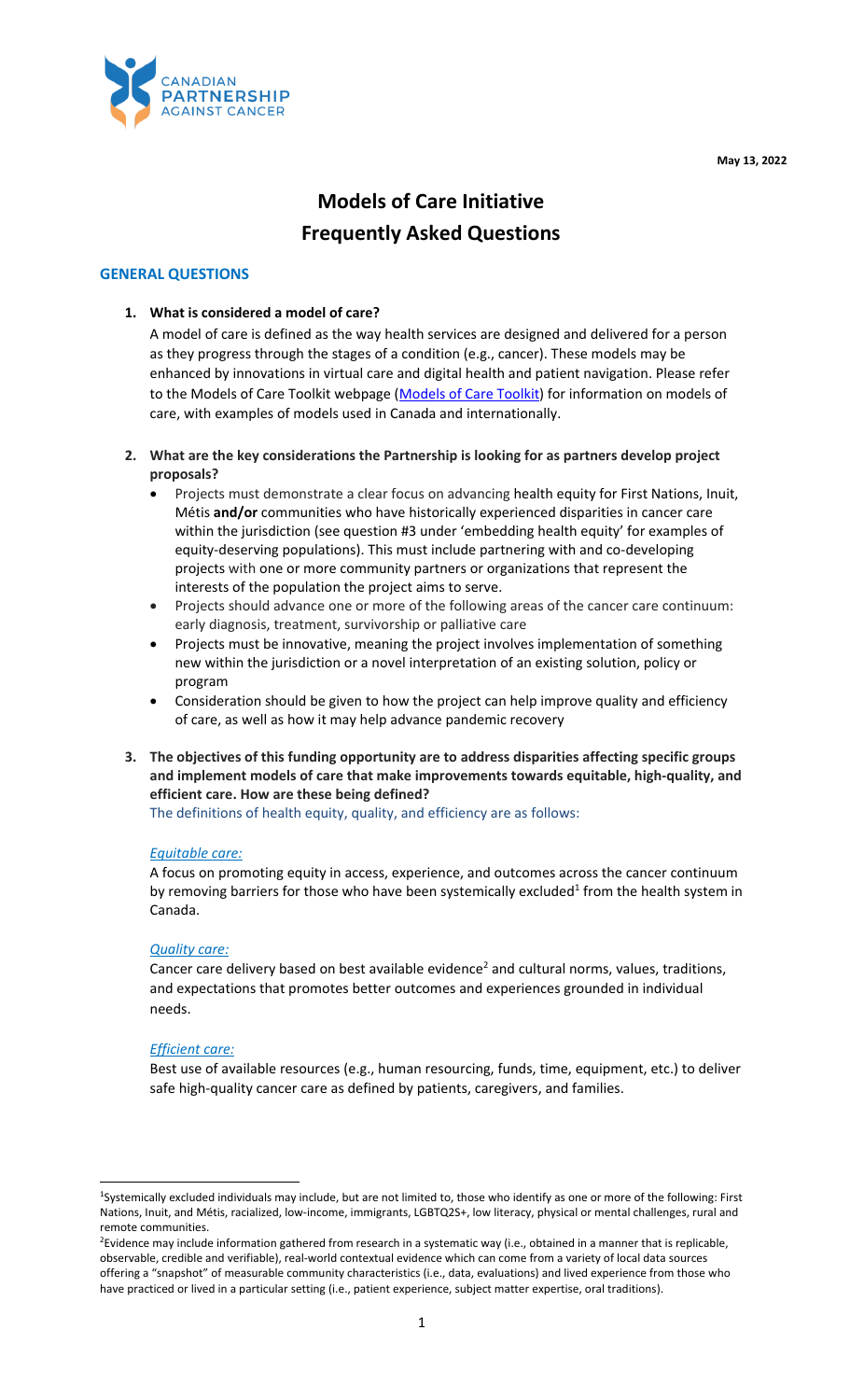

**4. Will models of care projects be required to focus on all three objectives (equitable care, quality care and efficient care)?**

All projects must have a health equity focus with accompanying outcomes and indicators. Projects are also highly encouraged to include quality and efficiency focused outcomes and indicators as applicable to the project.

## **PLANNING SURVEY**

## **1. What is the purpose of the Planning Survey?**

The purpose of the Planning Survey is for the Partnership to gather preliminary information from partners to better understand jurisdictional priorities around implementation of models of care projects. In addition, to learn from partners what, if any, supports might be helpful for planning, proposal development, and/or co-development with community groups and organizations with patient population representatives over the next 1-3 years. The Partnership will use the information from the planning survey to help identify supports required to prepare jurisdictions for implementation and inform follow-up consultations with jurisdictions.

**2. Are there any resources or supports available to support project planning (including developing equity-focused models of care proposals)?** 

The Partnership can provide funds to support project planning and proposal development. Allocation of planning funds will be determined as part of the survey assessment process and through individual consultations (and provided, as necessary).

The Partnership understands jurisdictions are at different levels of readiness for models of care project implementation, including partnering with equity-deserving organizations and/or community groups that will be engaged throughout the project. **Examples of supports the Partnership can provide to jurisdictions to support planning for models of care include**:

- Project planning funds (e.g., to enable partners to engage with priority populations, gathering evidence, developing the proposal and implementation plan)
- Project management support to develop proposals/project plans (e.g., deliverables, budgets, risk mitigation strategies)
- Capacity building supports to ensure an equity-focused design and engagement approach throughout the initiative
- Resources, tools and/or advisory support to develop and execute plans for implementation, performance measurement and evaluation, and sustainability

#### **3. How can jurisdictions receive planning funds?**

After the submission of planning survey responses on June 13, the Partnership will engage an assessment panel consisting of clinical and health equity experts to assess project ideas and their alignment with the initiative's activities. Thereafter, the Partnership will consult jurisdictions to further understand supports required and confirm project focus. See Figure 1 for Models of Care initiative activities.

#### **Figure 1: Models of Care Activities Summary**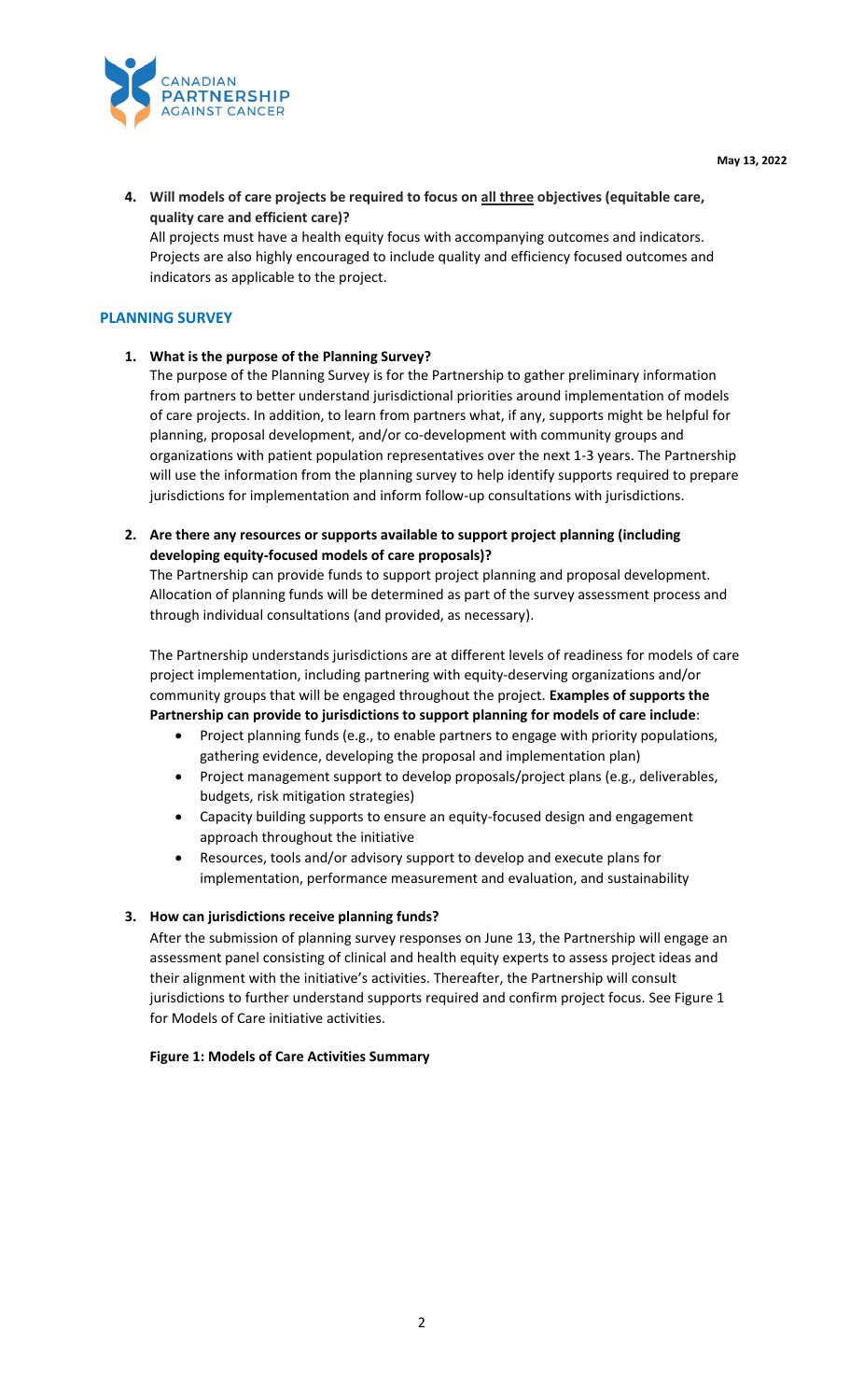

**May 13, 2022**



# **EMBEDDING HEALTH EQUITY**

**1. What resources are available to help partners address health equity in their projects?**  The Partnership continues to strengthen its capacity to advance health equity with partners. Work is underway to develop the foundational resources described below, that will provide

additional health equity-related supports for partners. The Partnership is committed to understanding the supports partners may need to advance health equity, explore how the Partnership can meet these needs and continue to work with partners to provide the required supports. More information will be shared with partners in the coming months about available supports once this assessment is complete.

Examples of foundational work underway now at the Partnership related to building capacity and resources for advancing health equity include:

- A Health Equity Framework to describe the Partnership's guiding principles to advance health equity. Once developed, the Health Equity Framework will be made available to partners to help inform project planning, design, implementation and evaluation
- A repository of equity-focused groups/experts/networks
- A case study to provide an illustrative example of how equity can be embedded into the design of Models of Care projects

In the meantime, partners are encouraged to identify their health equity needs in their planning survey, and/or discuss any specific needs with the Partnership's Models of Care project team [\(DCC@partnershipagainstcancer.ca\)](mailto:DCC@partnershipagainstcancer.ca).

**2. What communities and populations might be characterized as being equity-deserving?** The Partnership requires partners to specify the communities and populations that are being underserved by the health care system, and how this model of care will help to achieve health equity. Examples of communities and populations that are being underserved by the health care system include but are not limited to:

|                                                                                  | <b>Examples of Equity-Deserving Communities and Populations</b>                                      |                                                                                                    |
|----------------------------------------------------------------------------------|------------------------------------------------------------------------------------------------------|----------------------------------------------------------------------------------------------------|
| People living on<br>low-Income<br>Recent immigrants<br>$\bullet$<br>and refugees | People with co-<br>$\bullet$<br>morbidities or<br>chronic illness<br>People with mental<br>$\bullet$ | People experiencing<br>$\bullet$<br>food or housing<br>insecurity<br>People without a<br>$\bullet$ |
| Racial or ethnic<br>minorities                                                   | illness                                                                                              | primary care provider                                                                              |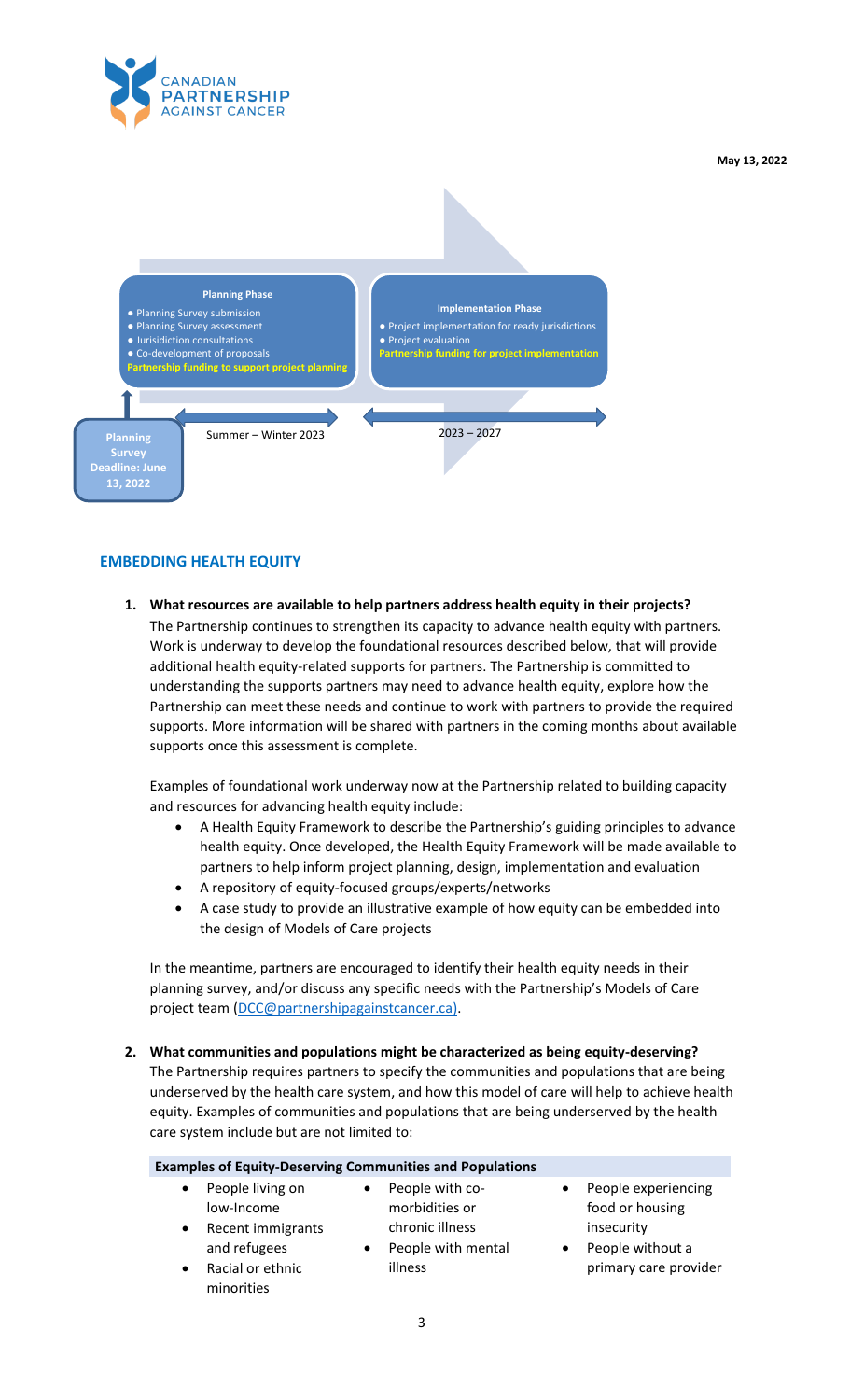

- Sexual and gender minorities
- Specific cultural groups
- People with physical disabilities
- People living in rural/remote communities
- People whose first language is neither English nor French
- **3. Do projects need to include a focus on First Nations, Inuit and Métis populations or can the project focus on another population that is systemically excluded from the health system?**  Models of care projects do not necessarily need to focus on First Nations, Inuit, or Métis peoples or communities. Aligning with the vision of an equitable cancer system for all people in Canada outlined in the refreshed Strategy, projects must demonstrate a focus on health equity. The models of care work will be grounded in the Partnership's commitment to advancing health equity in cancer care by addressing the needs of people who are systemically excluded from the health system and the commitment to reconciliation with First Nations, Inuit and Métis.

Note, there will be dedicated funds for Indigenous-led models of care projects. A separate, but parallel process will be developed to inform the approach for these projects in partnership with Indigenous partners and the Partnership's First Nations, Inuit and Métis strategy team. Indigenous-led models of care projects will begin based on partner readiness (see question #4 'what is the Indigenous-led models of care approach/process?" below).

It will be important to understand populations or communities that do not have the same experience in access, experience or outcomes and then bring in these populations or communities as beneficiaries of this work into the models of care implementation co-design. For example, a model of care project may focus on engaging with rural communities that do not necessarily include First Nations, Inuit and Métis communities.

# **4. What is the Indigenous-led models of care approach/process?**

To recognize the importance of Indigenous-led initiatives and support self-determination and self-governance, there will be a separate dedicated program and funding for Indigenous-led models of care projects. Indigenous-led means ownership and leadership by Indigenous communities and/or governments over the development, implementation, and evaluation of these models of care projects.

A separate advisory structure will be convened to develop the approach for these projects in partnership with the Partnership First Nations, Inuit and Métis strategy team and Indigenous advisors. This program and funding will be rolled out later to align with readiness of partners and the work they are doing to identify their community's and nation's priorities that will inform their implementation.

# **RESOURCES & FUNDING**

#### **1. How much money will be available for Models of Care implementation?**

The Partnership intends to fund at least one project per jurisdiction up to \$500,000 per project exclusive of support needed during the planning stage, such as proposal development. Some jurisdictions may be at different stages of readiness for implementation. Therefore, the Partnership has allocated up to \$25,000 per jurisdiction to support project planning, should financial resources be needed. Allocation of funds will be determined as part of the survey assessment process and consultations with the jurisdiction.

#### **2. Can jurisdictions receive funding for more than one project?**

The Partnership aims to fund **at least one** model of care per jurisdiction. The planning phase funding can be used by jurisdictions to gather information and develop plans/proposal for an implementation phase, which may include supporting engagement with community partners to

4

**May 13, 2022**